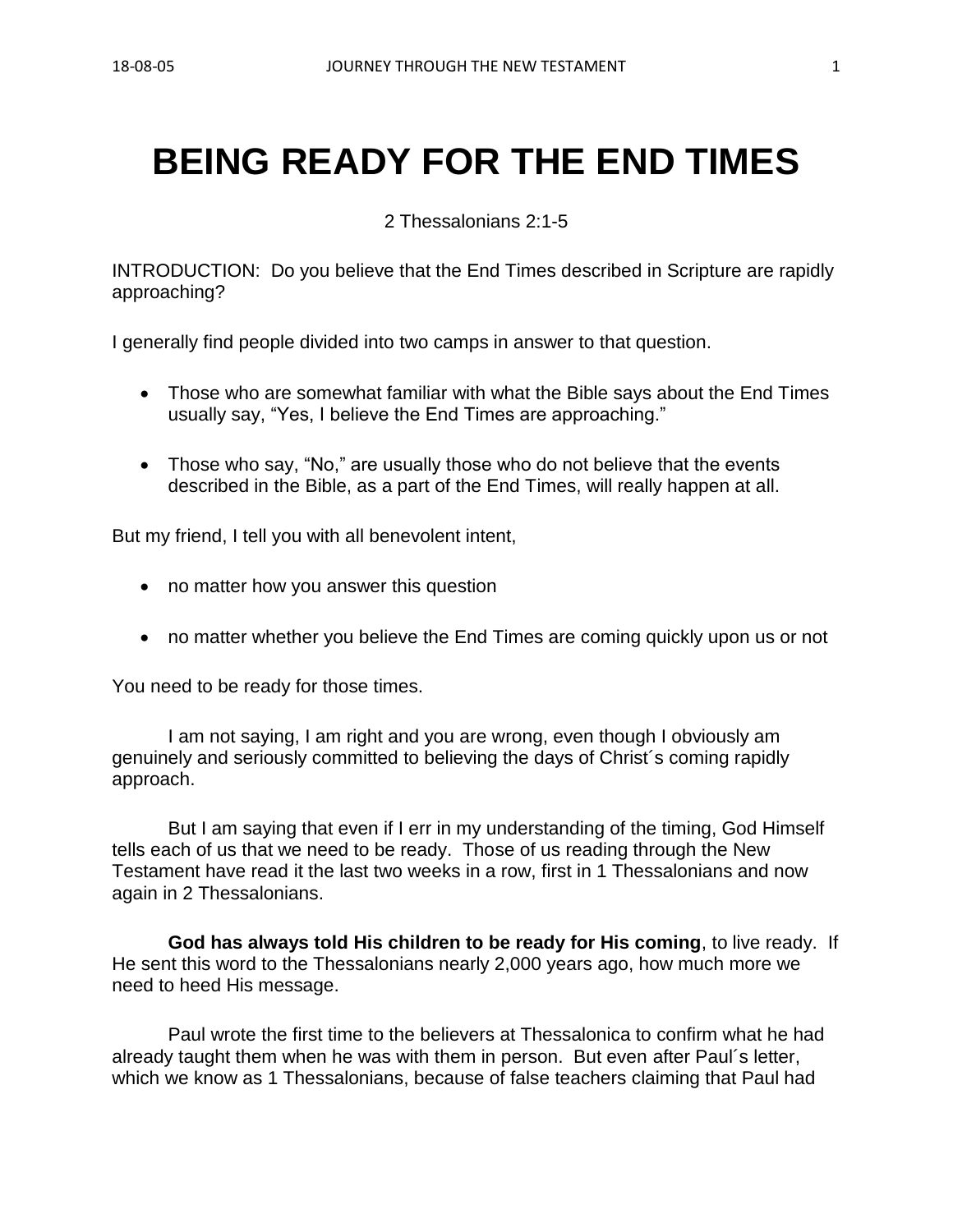changed his mind, the Thessalonians became confused. So Paul writes in his second letter:

2 Thessalonians 2:1–5 (ESV)

1 Now concerning the coming of our Lord Jesus Christ and our being gathered together to him, we ask you, brothers, 2 not to be quickly shaken in mind or alarmed, either by a spirit or a spoken word, or a letter seeming to be from us, to the effect that the day of the Lord has come.

3 Let no one deceive you in any way. For that day will not come, unless the rebellion comes first, and the man of lawlessness is revealed, the son of destruction, 4 who opposes and exalts himself against every so-called god or object of worship, so that he takes his seat in the temple of God, proclaiming himself to be God.

5 Do you not remember that when I was still with you I told you these things?

Now quickly, for those of you who are accustomed to following my reading using the NKJV, I am not making a permanent switch. It is just that in this passage, the ESV and most of the other good contemporary translations do a better job than the Old KJV or the New KJV in translating this text because they are drawing from what has been learned from the abundance of New Testament Manuscripts uncovered by archeologists.

So, **what does God tell us about being ready for the End Times?**

## **I. BELIEVERS, STAND FAST IN YOUR HOPE THAT CHRIST WILL GATHER ALL OF US TO TAKE US TO HEAVEN.**

A. Paul refers to the gathering together with Christ in the first verse of this passage we just read, but he described it in his previous letter.

1 Thessalonians 4:13–18 (NKJV)

13 But I do not want you to be ignorant, brethren, concerning those who have fallen asleep, lest you sorrow as others who have no hope. 14 For if we believe that Jesus died and rose again, even so God will bring with Him those who sleep in Jesus.

15 For this we say to you by the word of the Lord, that we who are alive *and* remain until the coming of the Lord will by no means precede those who are asleep. 16 For the Lord Himself will descend from heaven with a shout, with the voice of an archangel, and with the trumpet of God. And the dead in Christ will rise first. 17 Then we who are alive *and*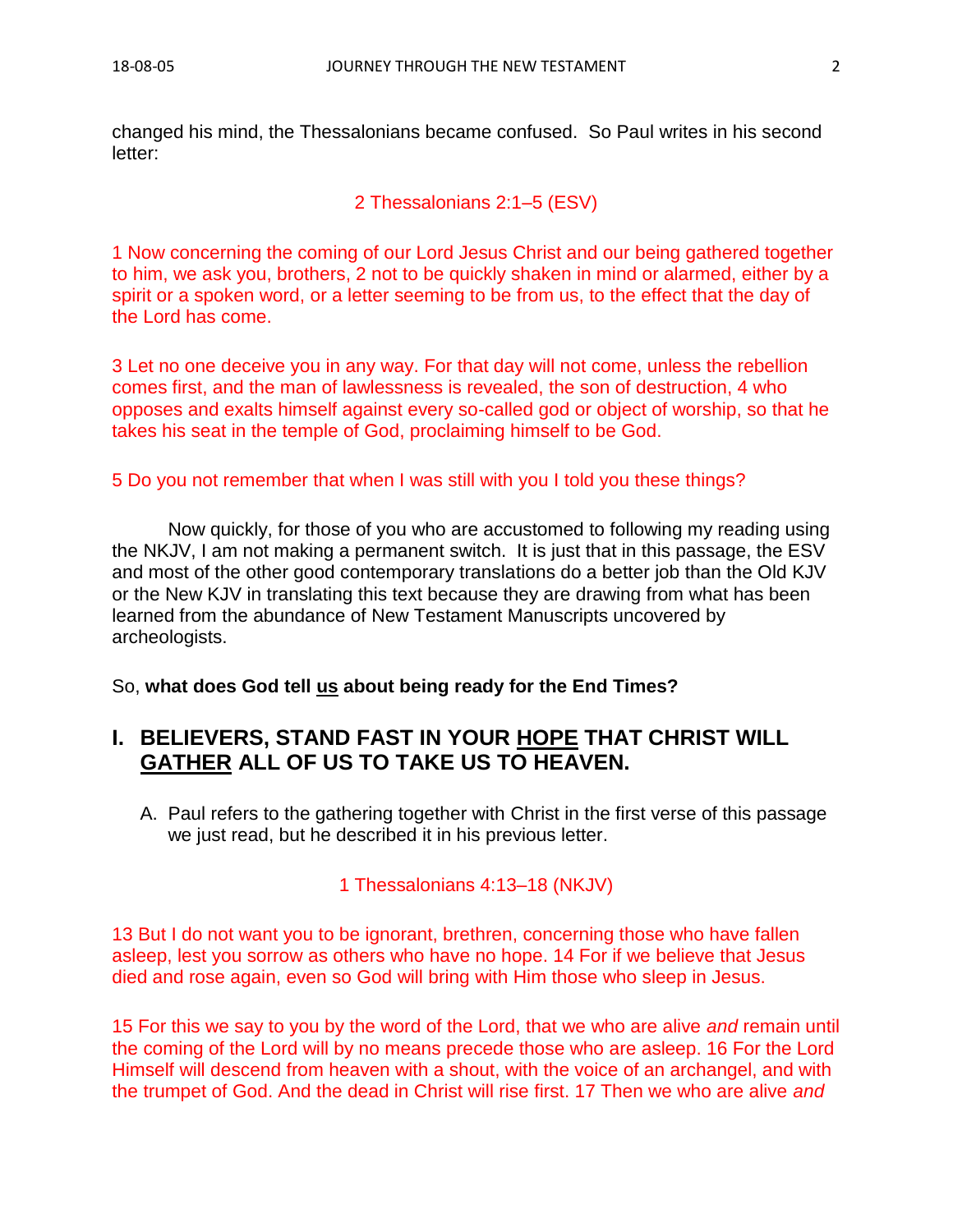remain shall be caught up together with them in the clouds to meet the Lord in the air. And thus we shall always be with the Lord.

#### 18 Therefore comfort one another with these words.

This event is what we often call the Rapture of the Church.

Jesus spoke of this day and said that it would happen during a period on the earth like in the days of Noah, when wickedness, evil, and violence was pervasive upon the face of the earth.

Jesus said that two men would be out working in the field. One would be taken and the other left.

Folks, one day, and I believe it will be soon, but one day, whether it is soon or not, Jesus says it will happen:

- The Lord Jesus will appear in the sky.
- The trumpet of God will sound out of the Third Heaven.
- The archangel will shout.
- Suddenly all the men and women of faith who have died, people who had trusted Christ as their personal Lord and Savior while they were living, some of their bodies having been in their graves for centuries, but all that time their souls and spirits with the Lord.
- They will come back with Christ, and the Lord will command the atoms that made up their bodies, whether mixed with the dust of the ground, the ashes of the fire, or the water of the oceans, the Lord Jesus will command those dead bodies to rise, to be rejoined with soul and spirit, and made into a new glorified believer, a new resurrected follower of Christ.
- And when Jesus has finished raising the bodies of all His followers who have died, then He will turn to those believers who are still living.
- And their bodies, our bodies, will be transformed, in the twinkling of an eye, and we too will be raised off of the surface of this old earth to meet our Lord in the air.
- And He is going to take us all home to be with Him in Heaven.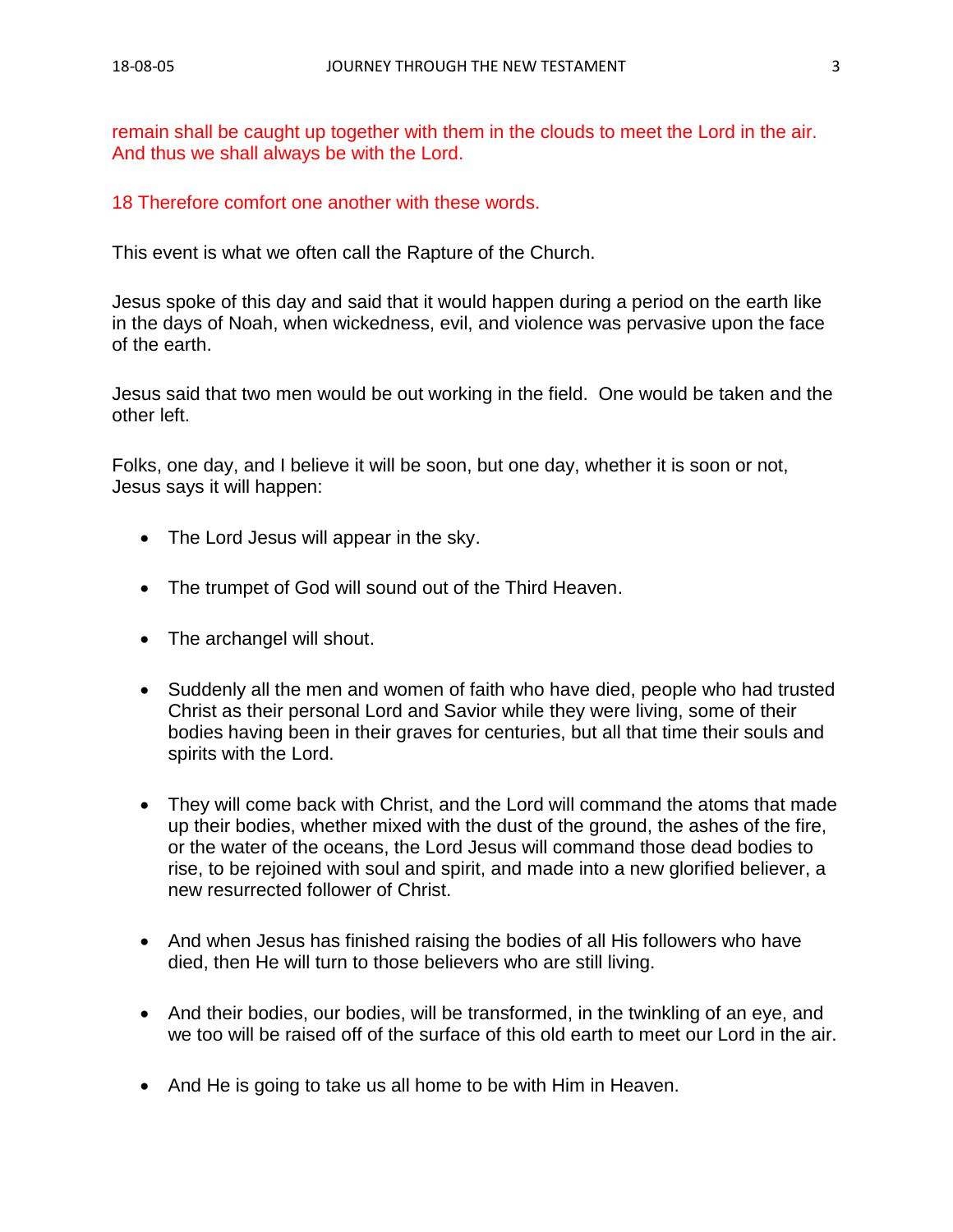That is what Paul is talking about when he says

2 Thessalonians 2:1 (ESV) Now concerning the coming of our Lord Jesus Christ and our being gathered together to him …

- B. Do not be alarmed because some are telling you that you missed the Rapture because the Day of the Lord has already begun.
	- 1. **The Day of the Lord is a time of God´s fierce judgment upon the earth.**
		- o It was prophesied in the Old Testament.
		- o It was sometimes called the great and terrible Day of the Lord

Isaiah 13:9 (NKJV)

<sup>9</sup> Behold, the day of the LORD comes,

Cruel, with both wrath and fierce anger,

To lay the land desolate;

And He will destroy its sinners from it.

- **2. Paul had already taught them that the Day of the Lord came after the Rapture when believers were gathered together in Heaven.**
- **3. Now somebody was telling them the Day of the Lord had begun already.**
- **4. This meant they had missed the Rapture!**

That is why Paul says to them

2 Thessalonians 2:1–2 (ESV)

1 Now concerning the coming of our Lord Jesus Christ and our being gathered together to him, we ask you, brothers, 2 not to be quickly shaken in mind or alarmed, either by a spirit or a spoken word, or a letter seeming to be from us, to the effect that the day of the Lord has come.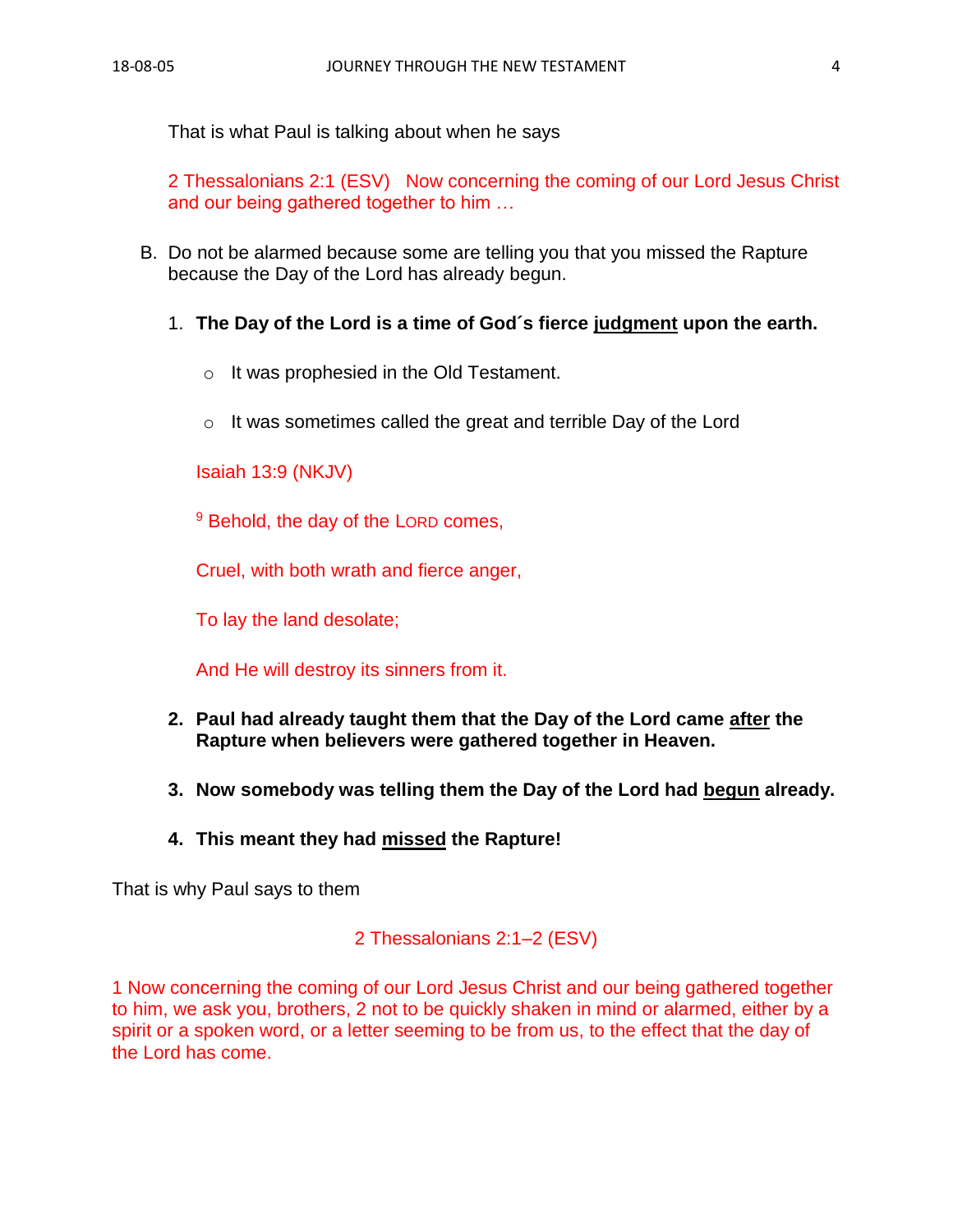Paul says, "Don´t be shaken up. Don´t be alarmed. It is not true. The Day of the Lord has not yet come."

In verse 15 Paul says,

2 Thessalonians 2:15-17 (NKJV) 15 Therefore, brethren, **stand fast** and hold the traditions which you were taught, whether by word or our epistle. 16 Now may our Lord Jesus Christ Himself, and our God and Father, who has loved us and given *us* everlasting consolation and good hope by grace, 17 comfort your hearts and establish you in every good word and work.

Paul is saying

## **BELIEVERS, STAND FAST IN YOUR HOPE THAT CHRIST WILL GATHER ALL OF US TO TAKE US TO HEAVEN… before His fierce judgment falls upon the earth.**

And then Paul proceeds to prove how he knows the Day of the Lord has not yet come.

But before we look at what Paul said to renew the hope of the Thessalonians and give them a certain comfort that they would not be present on the face of the earth to face the great and terrible Day of the Lord, let us pause for a very contemporary note.

**There are many preachers and teachers today who tell people that the Rapture will not come until the middle or the end of the Tribulation.**

**What is the Tribulation? The Tribulation is the name Jesus gave to the seven years of trouble, tragedy, and sorrow that would fall upon the earth with the fierce judgment of God.**

Matthew 24:21 (NKJV) For then there will be great **tribulation**, such as has not been since the beginning of the world until this time, no, nor ever shall be.

#### **The Day of the Lord is a part of the Tribulation.**

The impact upon believers today is the same as the false teachers made upon the Thessalonians.

- God had given believers the promise that no matter what evil befalls you in your life,
- God is good, just, and righteous.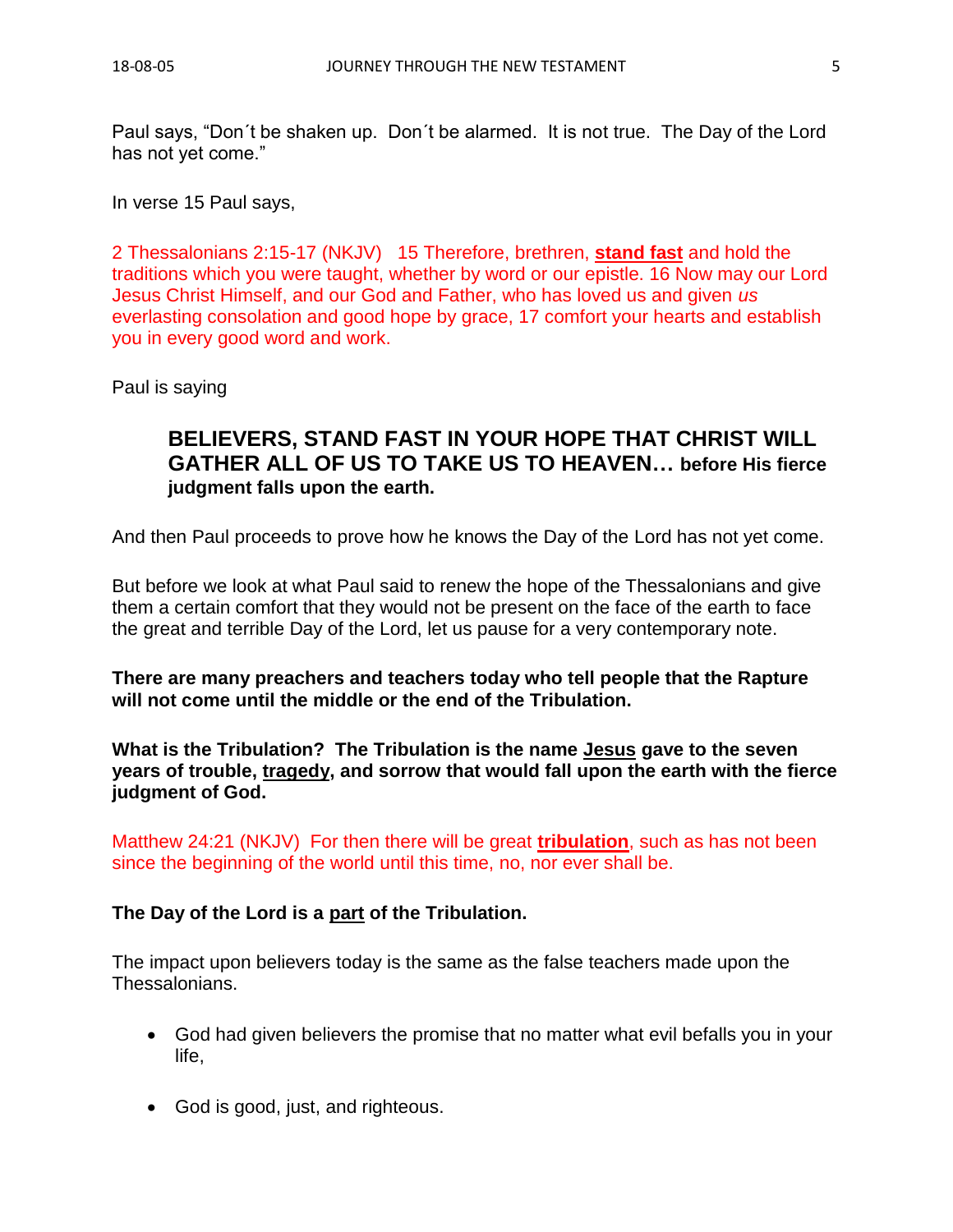- There will be a day when all the wrong is made right.
- Justice will begin to fully arrive on the Day of the Lord.
- But do not fear, you who have trusted in Christ will be spared from enduring the wrath of that Day.
- You will be gathered together with all the other believers into Heaven as the unrighteous begin to face the justice of Holy God on the great and terrible Day of the Lord.
- In fact, in resurrection bodies, you shall return with Christ on the culminating Day of His victory over Satan and all evil, to begin His reign of righteousness over the earth.

But the false teachers stole that promise, that hope, and that comfort from the Thessalonians.

The Holy Spirit through Paul said to them,

## **BELIEVERS, STAND FAST IN YOUR HOPE THAT CHRIST WILL GATHER ALL OF US TO TAKE US TO HEAVEN… before His fierce judgment falls upon the earth.**

And dear brothers and sisters, when some preacher or teacher tries to tell you that you will have to endure the wrath of God falling upon this earth in the tribulation, thus destroying your hope and comfort, remember what the Holy Spirit says to you here in 2 Thessalonians,

BELIEVERS, STAND FAST IN YOUR HOPE THAT CHRIST WILL GATHER ALL OF US TO TAKE US TO HEAVEN… before His fierce judgment falls upon the earth.

So, hopefully now that you see the very contemporary application of Paul´s words, you may be pretty curious about the proof he offers.

Paul says, "They tell you that you missed the Rapture because the Day of the Lord has already begun." But …

C. **The rise and recognition of the antichrist must precede the Day of the Lord.**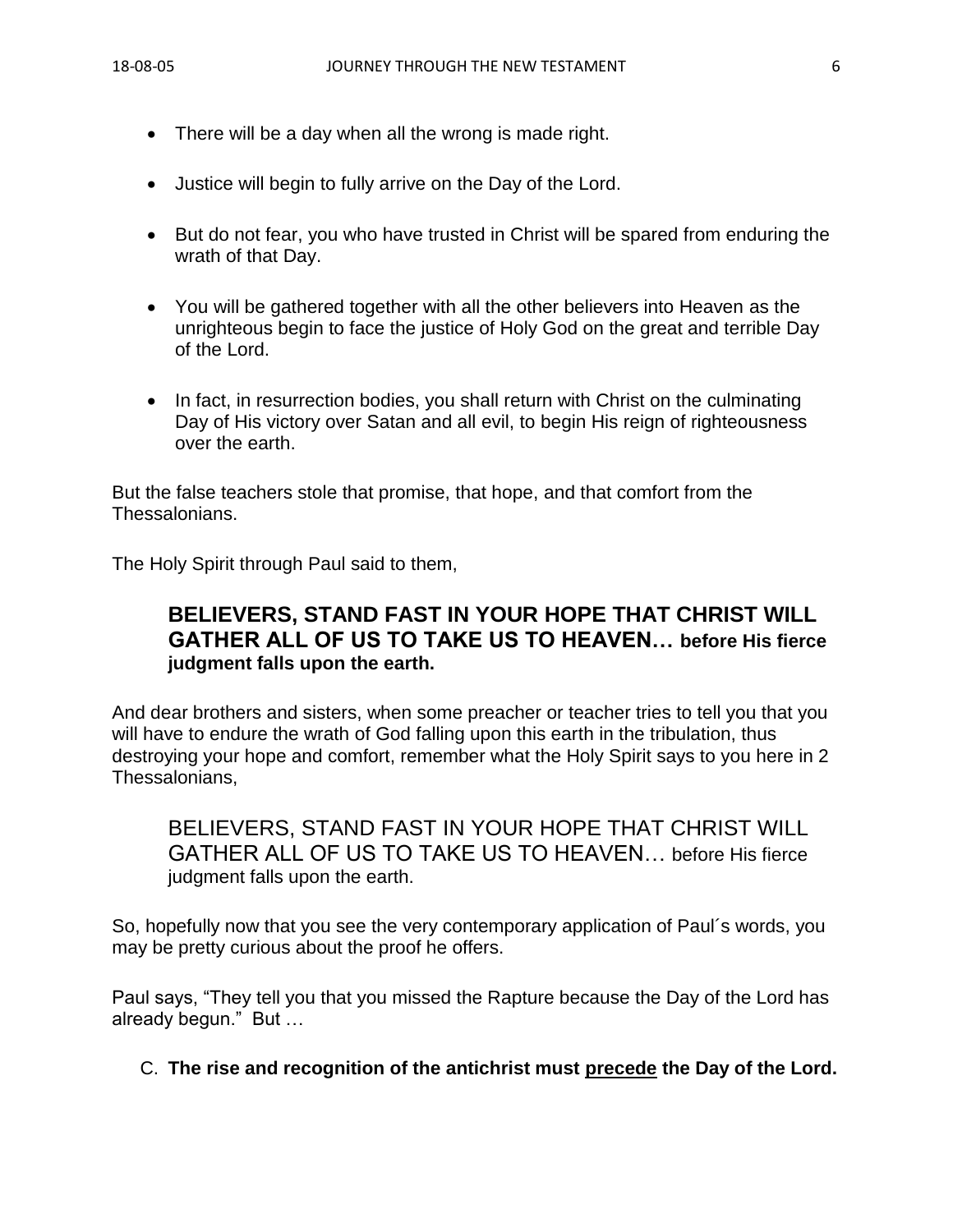2 Thessalonians 2:3–5 (ESV) 3 Let no one deceive you in any way. For that day will not come, unless the rebellion comes first, and the man of lawlessness is revealed, the son of destruction, 4 who opposes and exalts himself against every so-called god or object of worship, so that he takes his seat in the temple of God, proclaiming himself to be God.

5 Do you not remember that when I was still with you I told you these things?

Paul is saying, "Brothers and sisters, think! I have taught you this. A part of the Day of the Lord is Jesus defeating Satan and the antichrist. So before the Day of the Lord, the antichrist has to be revealed and has to begin his wicked work.

Paul is saying, "That has not happened yet, so we cannot be living in the terrible Day of the Lord."

**Therefore** 

The second thing we should do to be ready for the End Times is

## **II. WE SHOULD BE WORKING.**

#### **A. We should not lazily look to the sky watching for the Rapture.**

That is what some of the Thessalonians did, and Paul rebuked them.

2 Thessalonians 3:11–12 (NKJV) 11 For we hear that there are some who walk among you in a disorderly manner, not working at all, but are busybodies. 12 Now those who are such we command and exhort through our Lord Jesus Christ that they work in quietness and eat their own bread.

**God tells us in the Ten Commandments, "Six days you shall labor and work."** As long as a person is healthy and able he or she should work to provide for their own needs and the needs of their family.

That is God´s plan.

But God has more of a plan for us believers than just to earn money for our livelihood. So Paul says,

2 Thessalonians 3:13 (NKJV) But *as for* you, brethren, do not grow weary *in* doing good.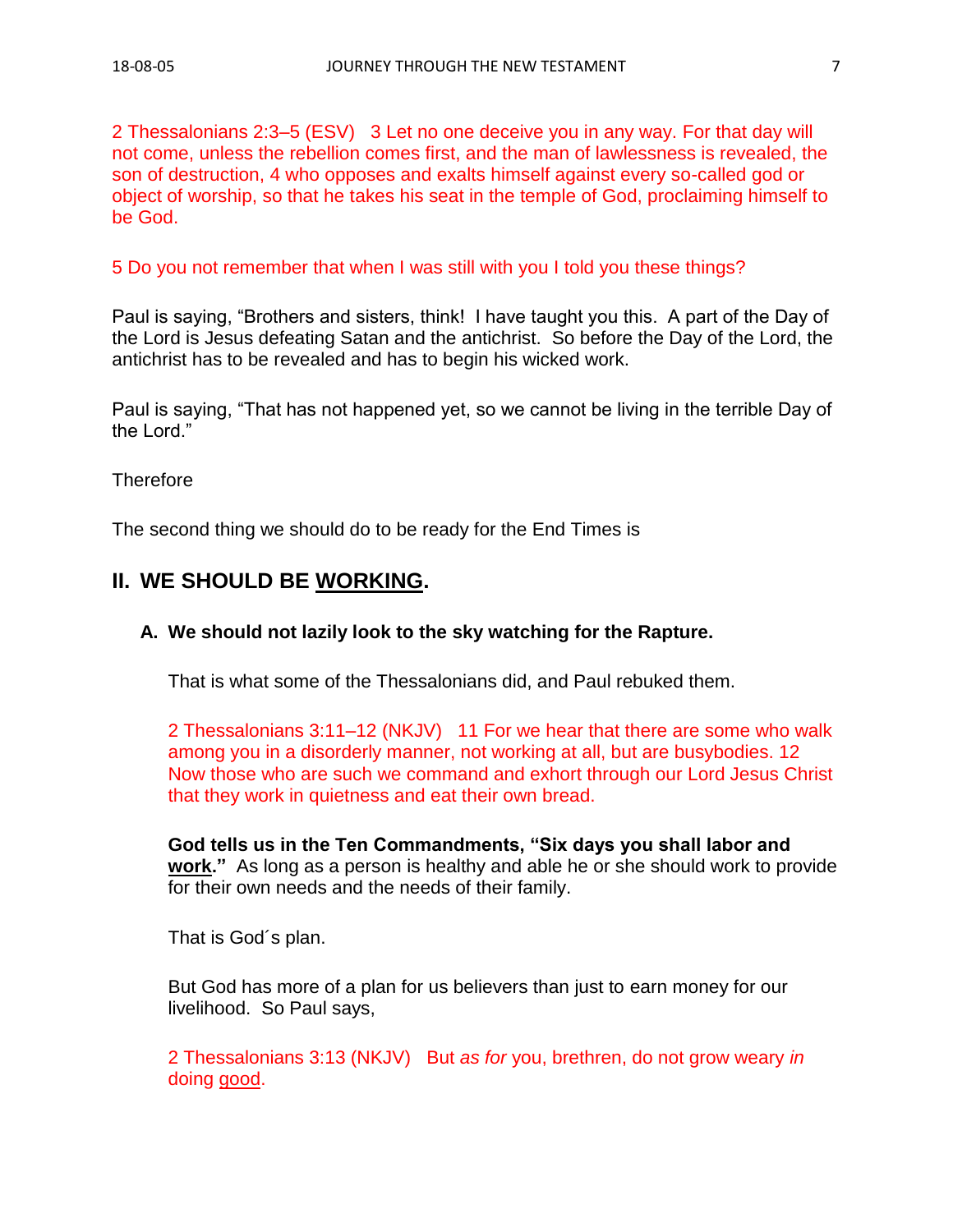In other words, **keep doing the work Christ Himself has given you to do.**

- Walk in faith, filled with the Spirit.
- Make disciples everywhere you go.
- Go to your home town and to every town and to out of town.

Because the promise, hope, and comfort you have in Christ does not belong to everyone.

Those who have not yet trusted Christ as their own Lord and Savior will be left behind upon this earth to endure or to be killed in the seven years of tribulation. They will face the Great and Terrible Day of the Lord. If they choose to remain apart from Christ, they will spend eternity in the Lake of Fire.

Do not grow weary of ministering in Jesus' name so that you can minister to them the words of hope through the gospel of Jesus Christ.

- Oh dear teacher, don´t get tired of teaching men or women this word that is sweeter than honey and more precious than gold.
- Oh dear children's worker, don't grow weary of having your patience tested by rowdy children, but remember how much your Father in Heaven loves them and how much easier faith comes to them than when they are older.
- Oh sweet singer who loves to sing the praises of God, don't get tired of passing on that love to little ones who learn so easily and readily the songs of Zion that they will remember the rest of their lives.
- Oh folks, as long as God gives us breath and health, let us live for His purpose. Let us teach the Bible to our children, make disciples of our teens, and grow up our fellow adults to maturity.
- Listen, I know sometimes the work gets tough. I know sometimes we need a rest. So take a rest … for two weeks, not a year, or two years, or ten years, or the rest of your life.
- Let's commit our lives to the Lord to wear out rather than rust out. Let us spend our short lives here doing good like the Master told us to do.

Do not get tired of telling the good news!